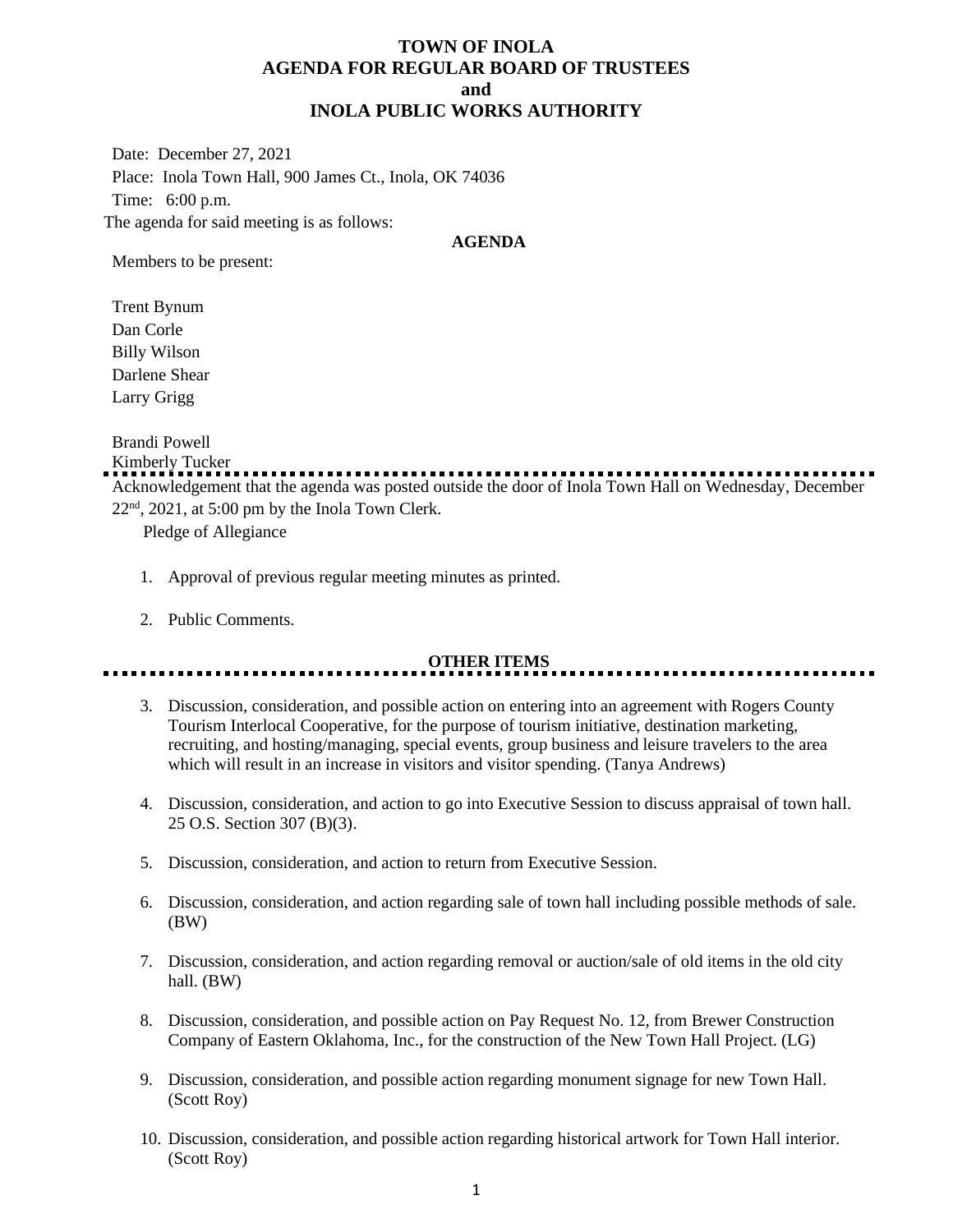11. Discussion, consideration, and possible action on "Addendum to Independent Contractor Agreement" for Crandall Services. (TD)

# **STREET, PARK AND CEMETERY**

12. Discussion, consideration, and possible action on drainage on lower end of Green Valley Creek. (DC)

.....................

## **POLICE AND FIRE**

- 13. Discussion, consideration, and action regarding reimbursement for the cost of CLEET training and salary paid to former officers in accordance with Okla. Stat. Tit. 70 § 3311 from the Rogers County Sheriff's Department. (BC)
- 14. Discussion, consideration, and possible action regarding lights being on during working hours. (TB)

**FINANCE AND AUDIT**

15. Motion to go into PWA.

. . . . . . . . . . . .

- 16. Return from PWA.
- 17. Approval of purchase orders as initialed.

# **MAYOR'S COMMENTS**

18. Motion to adjourn.